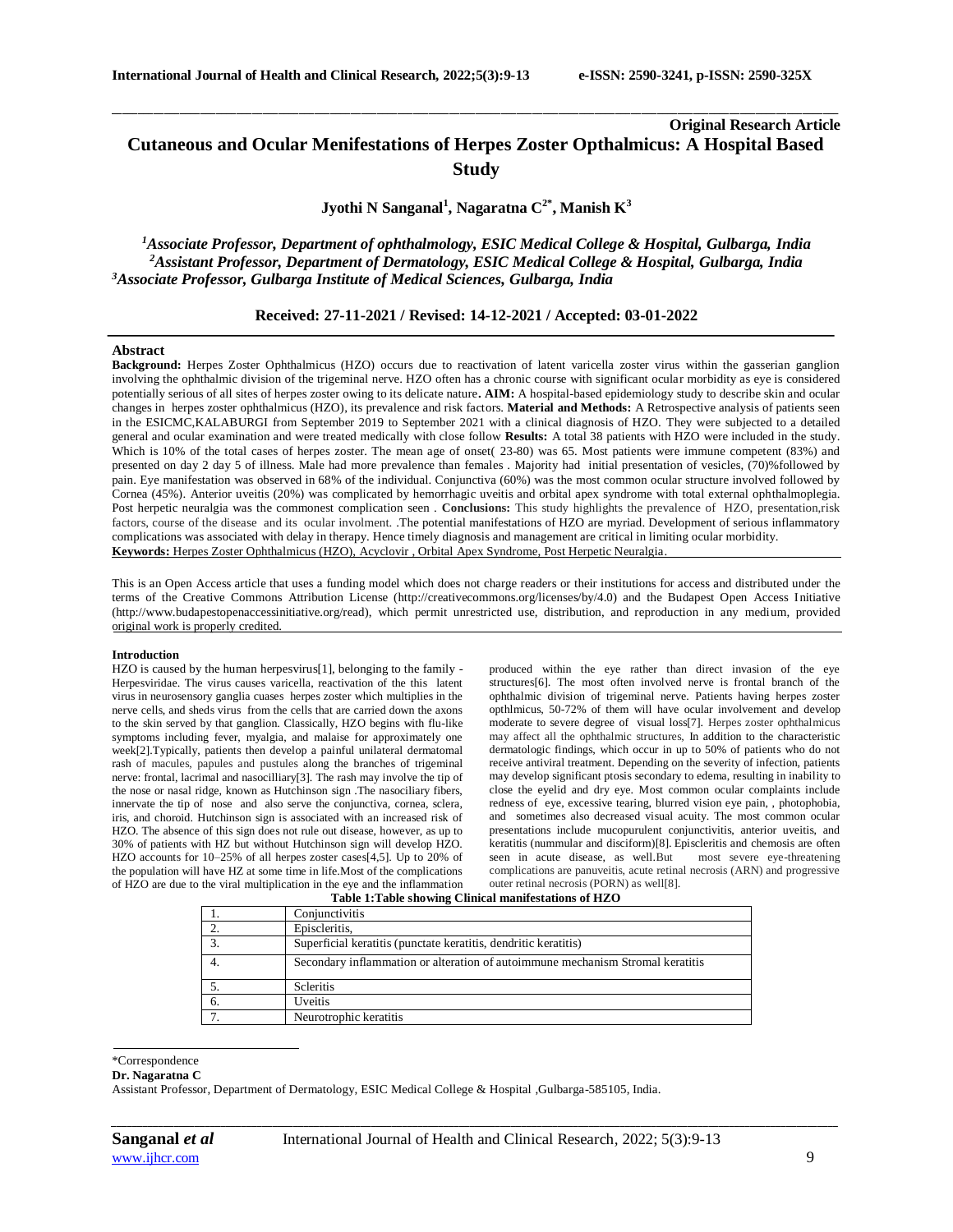Herpes zoster ophthalmicus (HZO) is more common in people with diminished cell mediated immunity Various risk factors have been identified in predisposition to development of HZO, which includes , age over 50-years-old , immunocompromised patients ( HIV, autoimmune diseases on long term corticosteroids and or other immunosuppressants, organ or bone marrow transplant, or on chemotherapy treatment)[6] . Other chronic diseases, certain acute illnesses, and any physical and emotional stressors can also predispose HZO. Other risk factors include sex (F>M), white ethnicity, mechanical trauma, psychologic stress, organ transplant recipients and exposure to infected individuals[9]. The risk of herpes zoster is 15 times greater in men with HIV than in men without HIV[10]. All the mentioned risk factors cause decrease in the T cell mediated immunity.Timely diagnosis and prompt antiviral treatment are critical in reducing visual morbidity<sup>11</sup>, and this was the case in our patients who received systemic and topical acyclovir and topical prednisolone acetate 1% eye drops.Systemic steroids have been used by some authors to reduce the long‐term incidence of postherpetic neuralgia or ocular complications[11]. However, the risk associated with secondary infection and delayed viral clearance may outweigh steroid benefits in mildly affected patients[12].

Antiviral medications remain the primary therapy, mainly useful in preventing ocular involvement when begun within 72 hours after the onset of the rash[4]. Timely diagnosis and management of HZO are critical in limiting visual morbidity[13].

## **Methods**

## **Study Population**

**Inclusion Criteria**: Inclusion Criteria: HZO was diagnosed based on clinical symptoms and signs.

# **Exclusion Criteria**

Other causes presenting with similar clinical profile like, HSV keratitis HSV dermatitis Other viral or bacterial conjunctivitis, Allergic conjunctivitis, Exposure conjunctivitis/keratitis Acute angleclosure glaucoma, Corneal ulcer, Corneal abrasion, Impetigo, Cellulitis, Insect bites, Contact dermatitis, Secondary cataract, traumatic cataract, complicated cataract, and known cases of glaucoma were excluded from the study.

## **Materials and methods**

Retrospective study of patients attending dermatology and opthalmology OPD from september 2019 to september 2021 with a clinical diagnosis of HZO, describsed as vesicular rash along with pain in the V1 dermatome .The study was conducted in accordance to the principles of the Declaration of Helsinki and after approval of institution ethics committee.Females and males of age group of 16 -80 years were included in the study. Patients were split into two groups based on whether signs of ocular involvement were present or absent within 30 days of initial presentation of V1 rash (HZO with versus without eye involvement).Demographic data included age and gender. Day & type of presentation (pain, vesicles, eye manifestations,

\_\_\_\_\_\_\_\_\_\_\_\_\_\_\_\_\_\_\_\_\_\_\_\_\_\_\_\_\_\_\_\_\_\_\_\_\_\_\_\_\_\_\_\_\_\_\_\_\_\_\_\_\_\_\_\_\_\_\_\_\_\_\_\_\_\_\_\_\_\_\_\_\_\_\_\_\_\_\_\_\_\_\_\_\_\_\_\_\_\_\_\_\_\_\_\_\_\_\_\_\_\_\_\_\_\_\_\_\_\_\_\_\_\_\_\_\_\_\_\_\_\_\_\_\_\_\_\_\_\_\_\_\_\_\_\_\_\_\_\_ systemic symptoms) of illness to opd was considered. The patient's immune status at the time of initial presentation of HZ was assessed and patients were categorized immunocompromised if they had HIV/AIDS, patients on systemic chemotherapy for malignancies, any active hematological malignancies, chronic kidney disease, and/or were on any type of immunosuppressive drug therapy. If on long time corticosteroids at a dosage equivalent to 10 mg or greater of prednisone daily. If none of the conditions were documented at the time of or during the year prior to the HZ eye diagnosis, the patient was assumed to be immunocompetent. A detailed ophthalmic examination was done which included slit lamp, corneal sensitivity and flourescin testing along withb Snellen charting for visual loss. Investigations like blood sugar, HIV serology and complete hemogram were done in all patients. All patients were treated medically. The patients were treated with oral valcivir 1 gram 3times/day for 7 days and systemic non-steroidal anti-inflammatory drugs like Diclofenac or Ibuprofen. The skin lesions were treated with calamine lotion and topical antibiotic ointment. Patients with only conjunctivitis were treated with topical antibiotic eye drops& Cycloplegics. Patients with uveitis received topical steroids and topical Cycloplegics that were tapered according to the clinical response. Patients were followed up based on the severity of involvement and also response to treatment.

**Statistical Analysis:**A period prevalence was calculated by dividing (1) the number of patients with HZ involving any dermatome; (2) the number of patients with HZ involving the ophthalmic dermatome (HZO); and (3) those with HZO and ocular complications, by the total number of patients seen over the study period. Frequencies were calculated for the various manifestations of HZO and compared using Chi-squared tests; means were compared with two-sample t-tests. **Results** 

The clinical data of 38 patients presenting with features of HZO were evaluated. In this study, it was found that the maximum incidence of HZO was in males, the age group of 50-80 years (35%). The age distribution is shown in table1& 2. Males (58%) dominated this study with M:F ratio of 1. 3 .The most common predisposing factor for the development of HZO was age more than 50 years (60%).6 patients were immunocompromised in that ,out of 6,1 was HIV seropositive and 1 was diabetic rest were on steroid use. Skin lesions and acute neuralgia were the most common presenting symptoms which were present in all of the patients studied (100%). Ocular involvement was seen in 30 patients (80%). The conjunctiva stood out as the most common ocular structure involved (75% of cases) followed by the cornea (in 56% cases). Anterior uveitis was seen in 7 patients of which 1 presented with hemorrhagic uveitis with hypopyon. The ocular structures involved are summarized in table 8. Post herpetic neuralgia (40%) was the most common complication noted at 1 month follow up while 16 patients (35%) recovered without any sequelae.

|                      |                     | Table 2: Gender distribution of HZO Cases               |  |
|----------------------|---------------------|---------------------------------------------------------|--|
|                      | Gender              | <b>Number</b>                                           |  |
|                      | Male                | 22                                                      |  |
|                      | Female              | 16                                                      |  |
|                      | Total               | 38                                                      |  |
|                      |                     | <b>Table 3: Age Distribution of HZO Cases</b>           |  |
|                      | Age Group(In Yrs)   | <b>Number</b>                                           |  |
|                      | 16-30               | 6                                                       |  |
|                      | 30-60               | 10                                                      |  |
|                      | 50-80               | 22                                                      |  |
|                      | TOTAL               | 38                                                      |  |
|                      |                     | Table 4: Immune Status Distribution of HZO Cases        |  |
| <b>Immune Status</b> |                     | Number                                                  |  |
| Immunosupressed      |                     | 6                                                       |  |
| Immunocompetent      |                     | 32                                                      |  |
|                      |                     | Table 5: Table Showing Day of Presentation in HZO Cases |  |
|                      | Day of Presentation | <b>Number</b>                                           |  |
|                      | $<$ 2 Days          | 6                                                       |  |
|                      | 2-5 Days            | 28                                                      |  |
|                      |                     |                                                         |  |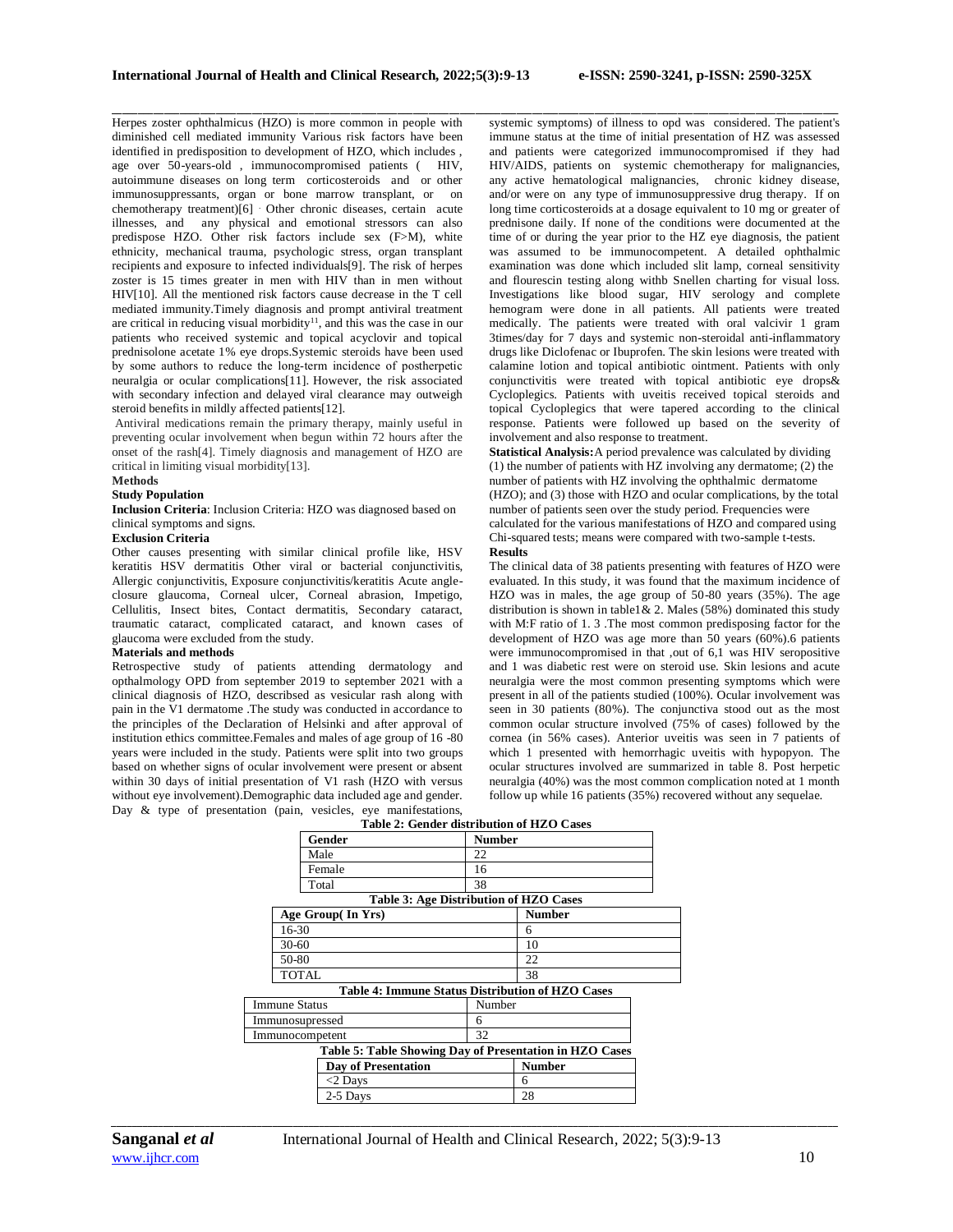| $\lambda$ |                           |  |
|-----------|---------------------------|--|
| Total     | $\Omega$<br>$\sim$<br>JU. |  |

**Table 6: Showing Side of the Face Involved in HZO Cases**

| Side involved | Number of patients |
|---------------|--------------------|
| _eft          |                    |
| Right         |                    |

**Table 7: Showing Percentage of Presenting Symptoms in HZO Cases**

|                | Presenting Symptoms                                         | .<br><b>NUMBER</b> |            |
|----------------|-------------------------------------------------------------|--------------------|------------|
|                | Pain                                                        | 8                  |            |
|                | Vesicles                                                    | 30                 |            |
|                | <b>Eye Manifestation</b>                                    | 00                 |            |
|                | <b>Systemic Symptoms</b>                                    | 00                 |            |
|                | Table 8: Showing Ocular Structures Involved in HZO Patients |                    |            |
| Sr. no         | <b>Ocular structures involved</b>                           | No of patients     | Percentage |
|                | Lids                                                        | 13                 | 34%        |
| $\overline{c}$ | Conjunctiva                                                 | 22                 | 58%        |
| 3              | Cornea                                                      | 12                 | 31%        |
| 4              | Episclera and sclera                                        | 3                  | 8%         |
| 5              | Uveal tract                                                 | 7                  | 18%        |
| 6              | Secondary glaucoma                                          | 8                  | 21%        |
| 7              | Lens                                                        | 4                  | 10%        |

**Table 9: Showing Ocular Complications Seen in HZO Patients**

| Sr.no | <b>Ocular structures involved</b>                 | No of patients | Percentage |
|-------|---------------------------------------------------|----------------|------------|
|       | Post herpetic neuralgia                           |                | 32%        |
|       | Lid scarring                                      |                | 7%         |
|       | Follicular conjunctivitis                         |                | 10%        |
|       | Punctate epithelial keratitis                     |                | 5%         |
|       | Disciform keratitis                               |                | 7%         |
|       | Dendritic ulcer                                   |                | 2%         |
|       | Secondary glaucoma                                |                | 7%         |
|       | Persistent synechiae with corneal vascularization |                | 2%         |

**Table 10: Showing Post Herpetic Cutaneous Scarring Seen in HZO Patients**

| Post herpetic cutaneous scarring | No of patients |
|----------------------------------|----------------|
| Yes                              |                |
| NC                               | 40             |



**Fig.1: Picture showing earliest presentation of HZO showing of grouped vesicles,macules and papules**

**Fig. 2: Picture showing earliest presentation of HZO showing grouped vesicles in elderly male**



**Fig. 3: Picture showing earliest presentation of HZO showing grouped vesicles in young male with HIV**



**FIG. 4: Picture showing earliest presentation of HZO showing grouped vesicles in old aged female with diabetes**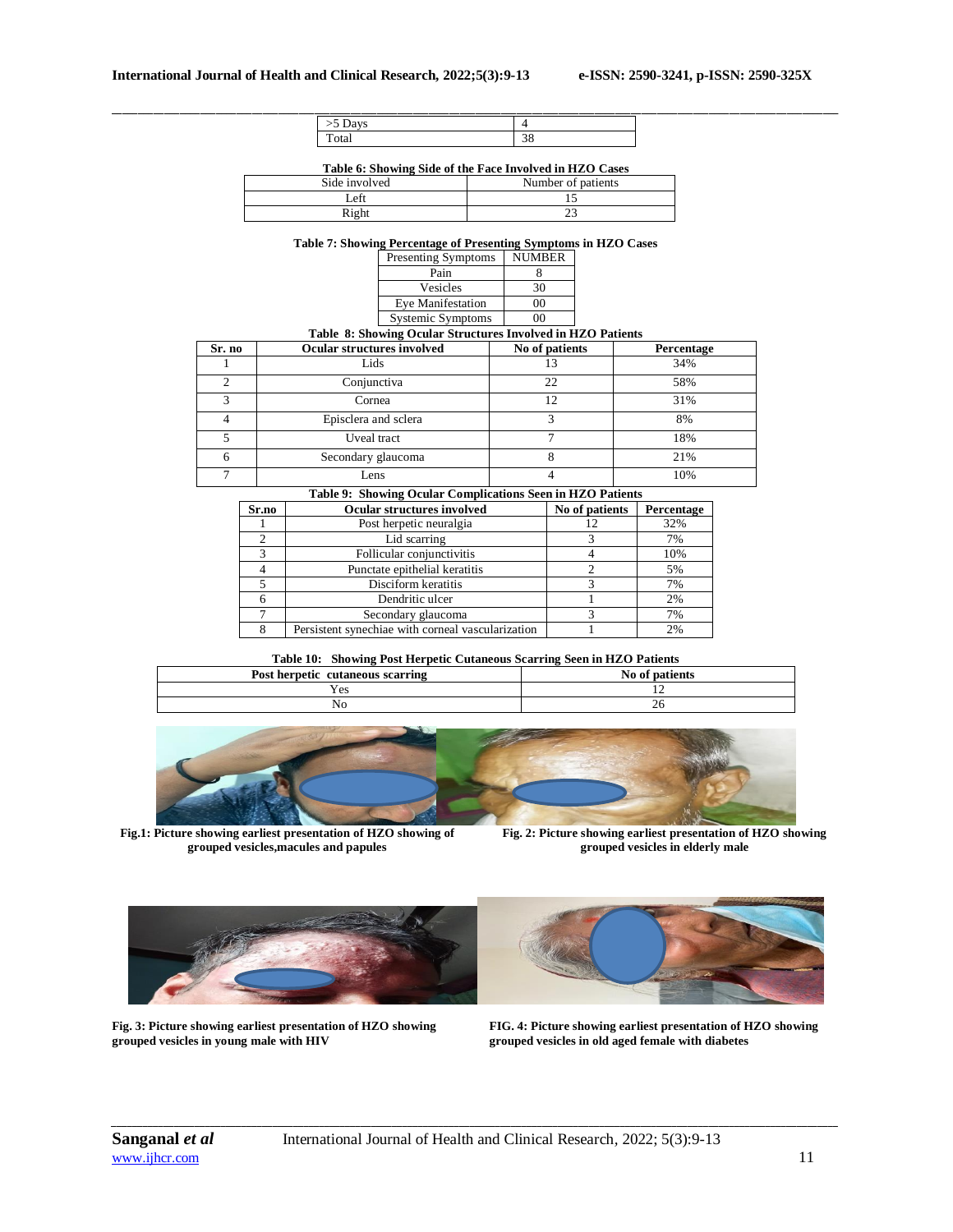

**Fig. 5: Picture showing crusting and scab formation in case of HZO**

#### **Discussion**

HZO is a debilitating ocular pathology leading to visual loss , post herpetic neuralgia and socioeconomic disability. To summarize, in our study we found 38 of the total herpes zoster patients attending our OPD had herpes zoster opthalmicus, which is 10% of the total herpes zoster patients[3], similar to the study found. We also observed that HZO occurred frequently in the fifth to sixth decade of life (55%), suggesting old age predisposes to HZO. A recent case series also reports that HZO affects individuals with similar age group, the most common decade of onset between age 50 and 59 years[14] Increased age has been associated with a decrease in cellmediated immunity, which is a crucial factor to avoid reactivation of the latent varicella zoster virus. Male had more prevalence than females which was similar to Malik et al[15]. study and study from Ethiopia[16] in contrast to Prabhu et al.[17] study which showed female preponderance.Most of the patients presenyed to us in day 2 day 5 of the illness.. Early intervention and management had better results compared to those presented later[2].Although HZ is more common and severe in immunocompromised people, 83% of people with HZ are not immunocompromise[d,](https://www.ncbi.nlm.nih.gov/pmc/articles/PMC4921261/#R2) $\frac{2}{3}$  as was seen in the majority of cases in our study. HZO is an early clinical marker of HIV infection especially in patients with age  $\leq$ 45 years. The study in Ethiopia<sup>[16]</sup> supported this finding which showed 95.3% of total population and 100% of patients aged <45 years were HIV seropositive. But in the present study,only one of the patients were tested positive for HIV infection. In the present study, ocular involvement was seen in 16 patients (80%) which was similar to Liesengang et al[5] study.Eye involvment was common in older age group compared to the younger group of patients. Bilateral presentation, a feature of disseminated zoster was not seen in this study. Among the various ocular structures involved, conjunctival involvement (60%) was the most common in the form of conjunctivitis followed by cornea (57%). Corneal involvement in the form of absent or reduced sensation was noted in 6 patients (37%), 5 patients had punctate epithelial keratitis (31%), 2 had stromal keratitis (12.5%) and 1 had pseudodentrite formation (6%). This was lesser than that observed in studies from the Ethiopia and Liesegang et al which were both 65% but was close to study from the United Kingdom (49%)[18]. The prevalence of ophthalmoplegia was reported as 3.5-10.1% in the two large HZO case series in the literature[19,20]. Post herpetic neuralgia (30%) was the commonest complication noted at 1 month follow up followed by lid scarring (25%) which was comparable to study from Ethiopia[16]. It was observed that patients having keratitis, conjunctivitis, or uveitis had risk of developing PHN more when compared with patients not having these ocular features. It was observed that 9 patients with HZO (45%) in whom oral Acyclovir was started within 72 hours of onset of skin rash recovered completely. This correlates with prospective controlled clinical trials which have reported a beneficial effect of Acyclovir on ocular complications of HZO

# **Fig. 6: Picture showing crusting and scab formation in case of HZO**

- **References**
- 1. Kanski JJ, Cornea, Chapter 5. In: Clinical Ophthalmology.5th edition., (Edinburgh: Butterworth Heinemann; 2003).p111-114
- 2. Kaplan Babu et al, Clinical Profile of Herpes Zoster Ophthalmicus in a South Indian Patient Population. Ocul Immunol Inflamm 2018;26(2):178-183
- Ragozzino MW, Melton LJ 3d, Kurland LT, Chu CP, Perry HO. Population-based study of herpes zoster and its sequelae. Medicine. 1982; 61:310–6.
- 4. Liesegang TJ. Herpes Zoster Ophthalmicus. Ophthalmology 2008; 115: S3-S12.
- 5. Weinberg JM. Herpes zoster: epidemiology, natural history, and common complications. J Am Acad Dermatol. 2007 Dec;57(6 Suppl):S130-57.
- 6. Deborah Pavan-Langston. Viral diseases of the ocular anterior segment. Chap 14. In: Foster CS., Azar DT., Dohlman CH.eds.Smolin and Thoft's. The cornea. Scientific foundations and clinical practice. 4th edn. (Philadelphia: Lippincott Williams and Wilkins 2005); p297-397.
- 7. Wilson FI. Varicella and Herpes Zoster ophthalmicus. Chap. 25 In : Tabbara K, Hyndiuk R eds. Infections of the eye 2nd edition. ( Bosten: Little, Brown, 1996):387-400.
- 8. Thomas SL, Hall AJ. What does epidemiology tell us about risk factors for herpes zoster? Lancet Infect Dis 2004; 4(1):26-33.
- 9. Buchbinder SP, Katz MH, Hessol NA, et al. Herpes zoster and human immunodefciency virus infection. J Infect Dis 1992;166:1153-1156..
- 10. Treatment of herpes zoster Wim Opstelten, et al Can Fam Physician. 2008 Mar; 54(3): 373–377.
- 11. Harding SP, Lipton JR, Wells JC. Natural history of herpes zoster ophthalmicus: predictors of postherpetic neuralgia and ocular involvement. Br J Ophthalmol. 1987; 71:353–8.
- 12. Wasim Hakim, An Acute Case of Herpes Zoster Ophthalmicus with Ophthalmoplegia Case Rep Ophthalmol Med. 2012; 2012: 953910
- 13. Ghaznawi N, Virdi A, Dayan A, Hammersmith KM, Rapuano CJ, Laibson PR, Cohen EJ. Herpes zoster ophthalmicus: comparison of disease in patients 60 years and older versus younger than 60 years. Ophthalmology 2011;118:2242–2250
- 14. Malik LM, Azfar NA, Khan AR, et al. Herpes zoster in children. J Pak Assoc Dermatologists 2013; 23(3):267-271
- 15. Prabhu S, Sripathi H, Gupta S, et al. Childhood herpes zoster: a clustering of ten cases. Indian J Dematol 2009; 54(1):62-64
- 16. Bayu S, Alemayehu W. Clinical Profile of Herpes zoster ophthalmicus in Ethiopians. Clin Infect Dis. 1997; 24:1256-60.
- 17. Marsh RJ, Cooper M. Acyclovir and steroids in herpes zoster Keratouveitis. Br J Ophthal 1984; 68(12):904-905.
- 18. Womack LW, Liesegang TJ. Complications of herpes zoster ophthalmicus. Arch Ophthalmol. 1983; 101:42–5.
- 19. Wood M J., Shukla S., Fiddian AP., Crooks RJ. Treatment ofacute herpes zoster : Effect of early versus late therapy with